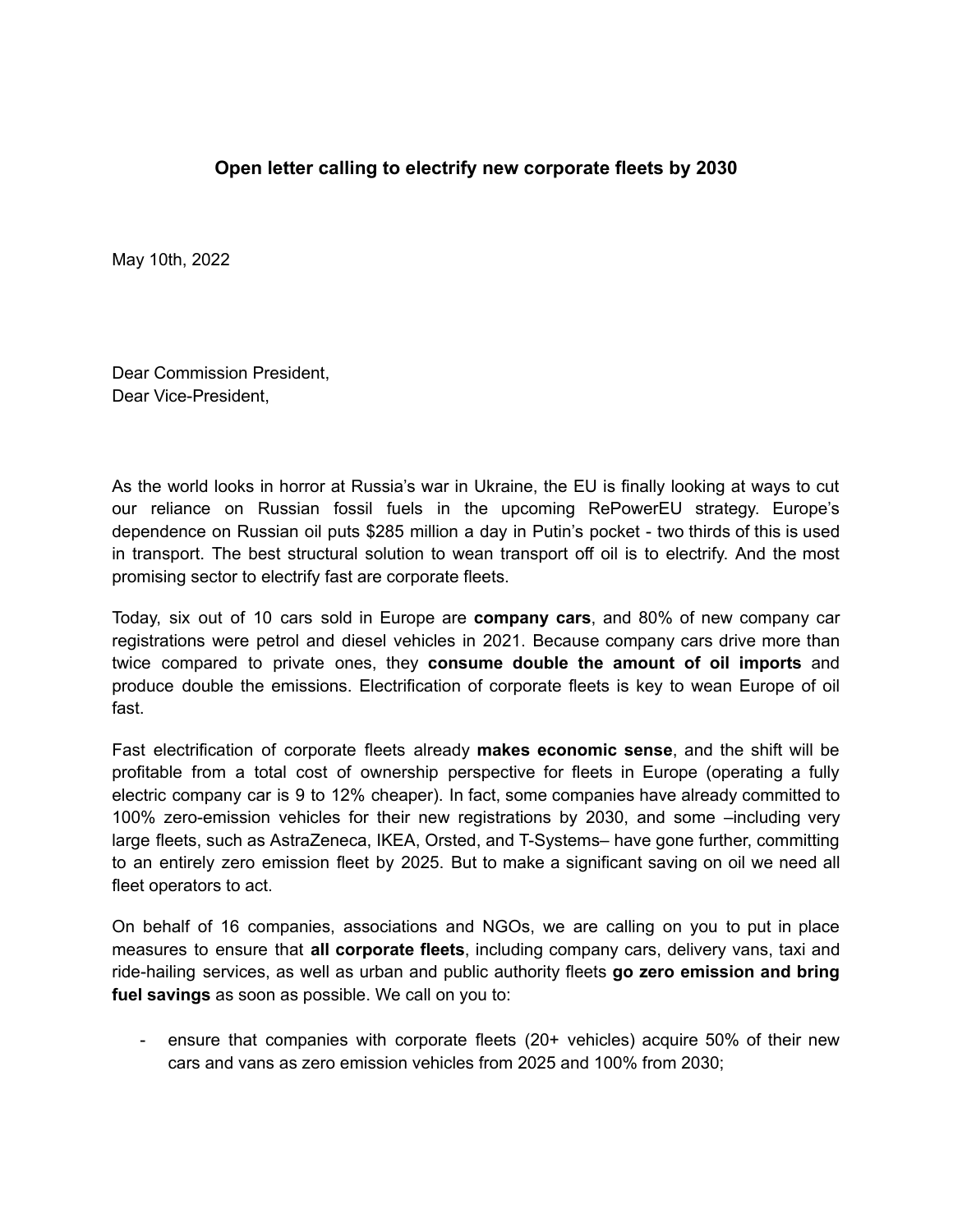- ensure that all high-mileage fleets (i.e. taxi, private hire & delivery vans) in urban areas, and those of public authorities, operate at least 50% of their new fleet as zero emissions vehicles by 2025 and all their fleet by 2030. Sufficient charging and support invectives for high-km drivers must be made available. Such a mandate should cover a large proportion of company cars in Europe while not overly impacting smaller companies. SMEs should instead be supported to transition to ZEVs.

This can be done via proposing a dedicated European Fleets regulation<sup>1</sup> targeting companies directly (similar to the EU car CO2 standards for carmakers), which is the best legal means to ensure consistent and quick implementation across Europe. This can be mandated via implementing legislation under the currently discussed EU Car and Van CO2 standards.

If not, this can also be done via the EU Energy Efficiency Directive, via setting requirements on member states to put in place measures to deliver fuel savings from corporate, urban and public fleets. For this approach to be successful, consistent and quick implementation across all EU member states is paramount. Alongside enabling policies such as subsidies and charging, all countries will have to put in place either national ZEV fleet mandates or smart taxation policies to achieve the desired uptake of zero emission vehicles fast.

Millions of high-mileage fossil vehicles can be effectively targeted with only a few measures, reaping huge climate benefits while drastically reducing Europe's dependence on Russian oil. A fast penetration of electric corporate cars now means a continuous influx of relatively new and cheap zero emission vehicles on the second hand market a few years later, accelerating the affordable penetration of zero emission cars into the wider European car stock.

Electrifying fleets is possible and is one key measure that is missing today in Europe's Green Deal agenda for transport. With the current imperative to make Europe energy independent faster, its urgency has never been greater.

We hope you give a serious consideration to this recommendation and remain at your disposal for any questions or follow-up discussion.

Yours sincerely,

 $1$  T&E briefing on how this can be done is available here:

[https://www.transportenvironment.org/wp-content/uploads/2021/07/Why%20the%20EU%20needs%20a%](https://www.transportenvironment.org/wp-content/uploads/2021/07/Why%20the%20EU%20needs%20a%20ZEV%20Fleets%20Regulation%20(2).pdf) [20ZEV%20Fleets%20Regulation%20\(2\).pdf](https://www.transportenvironment.org/wp-content/uploads/2021/07/Why%20the%20EU%20needs%20a%20ZEV%20Fleets%20Regulation%20(2).pdf)